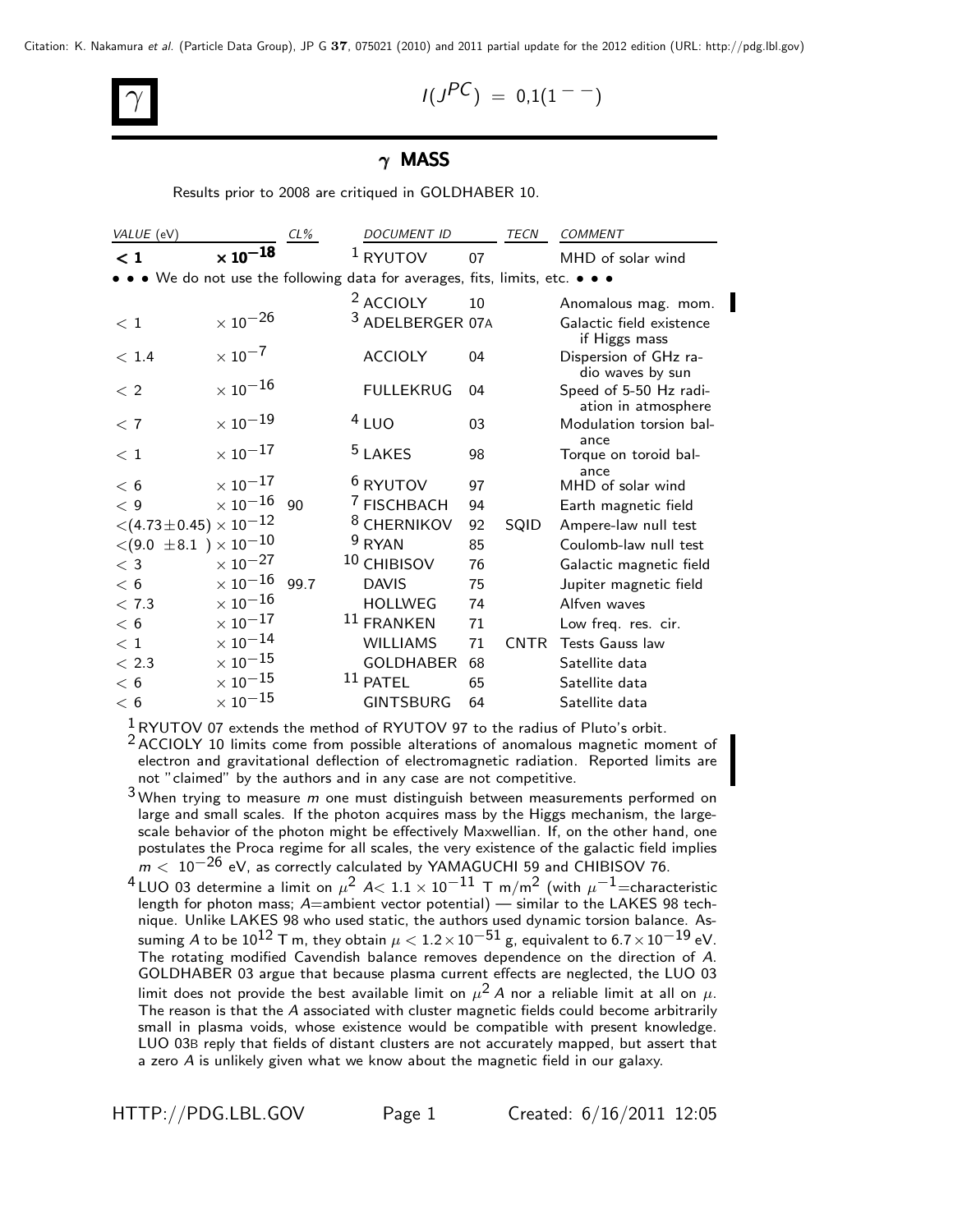- <sup>5</sup> LAKES 98 reports limits on torque on a toroid Cavendish balance, obtaining a limit on  $\mu^2 A < 2 \times 10^{-9}$  Tm/m<sup>2</sup> via the Maxwell-Proca equations, where  $\mu^{-1}$  is the characteristic length associated with the photon mass and *A* is the ambient vector potential in the Lorentz gauge. Assuming  $A \approx 1 \times 10^{12}$  Tm due to cluster fields he obtains  $\mu^{-1} > 2 \times 10^{10}$  m, corresponding to  $\mu < 1 \times 10^{-17}$  eV. A more conservative limit, using  $A \approx (1 \ \mu\text{G}) \times (600 \ \text{pc})$  based on the galactic field, is  $\mu^{-1}$  >  $1 \times 10^9$  m or  $\mu$  < 2 × 10<sup>-16</sup> eV.
- $6RVUTOV$  97 uses a magnetohydrodynamics argument concerning survival of the Sun's field to the radius of the Earth's orbit. "To reconcile observations to theory, one has to reduce [the photon mass] by approximately an order of magnitude compared with" DAVIS 75.
- $7$  FISCHBACH 94 report  $< 8 \times 10^{-16}$  with unknown CL. We report Bayesian CL used elsewhere in these Listings and described in the Statistics section.
- $8$  CHERNIKOV 92 measures the photon mass at 1.24 K, following a theoretical suggestion that electromagnetic gauge invariance might break down at some low critical temperature. See the erratum for a correction, included here, to the published result.
- $9$  RYAN 85 measures the photon mass at 1.36 K (see the footnote to CHERNIKOV 92).
- $^{10}$  CHIBISOV 76 depends in critical way on assumptions such as applicability of virial theorem. Some of the arguments given only in unpublished references.
- 11 See criticism questioning the validity of these results in GOLDHABER 71, PARK 71 and KROLL 71. See also review GOLDHABER 71B.

## $\gamma$  CHARGE

OKUN 06 has argued that schemes in which all photons are charged are inconsistent. He says that if a neutral photon is also admitted to avoid this problem, then other problems emerge, such as those connected with the emission and absorption of charged photons by charged particles. He concludes that in the absence of a self-consistent phenomenological basis, interpretation of experimental data is at best difficult.

| VALUE (e) |                                                    | CHARGE | DOCUMENT ID                                                                   |    | TECN | COMMENT                                                                                |
|-----------|----------------------------------------------------|--------|-------------------------------------------------------------------------------|----|------|----------------------------------------------------------------------------------------|
|           | $<$ 1 $\times$ 10 <sup>-46</sup>                   |        |                                                                               |    |      | mixed <sup>12</sup> ALTSCHUL 07B VLBI Aharonov-Bohm effect                             |
|           | $<$ 1 $\times$ 10 <sup>-35</sup>                   | single | $^{13}$ CAPRINI 05                                                            |    |      | CMB Isotropy constraint                                                                |
|           |                                                    |        | • • • We do not use the following data for averages, fits, limits, etc. • • • |    |      |                                                                                        |
|           | $\langle 1 \times 10^{-32} \text{ single} \rangle$ |        |                                                                               |    |      | 12 ALTSCHUL 07B VLBI Aharonov-Bohm effect                                              |
|           | $<$ 3 $\times$ 10 $^{-33}$ mixed                   |        |                                                                               |    |      | <sup>14</sup> KOBYCHEV 05 VLBI Smear as function of B·E <sub><math>\gamma</math></sub> |
|           | $\langle 4 \times 10^{-31} \text{ single} \rangle$ |        | $14$ KOBYCHEV                                                                 |    |      | 05 VLBI Deflection as function of $B \cdot E_{\gamma}$                                 |
|           | $<$ 8.5 $\times$ 10 $^{-17}$                       |        |                                                                               |    |      | <sup>15</sup> SEMERTZIDIS 03 Laser light deflection in B-field                         |
|           | $<$ 3 $\times$ 10 <sup>-28</sup> single            |        | $16$ SIVARAM                                                                  |    |      | 95 CMB For $\Omega_M = 0.3$ , $h^2 = 0.5$                                              |
|           | $<\!5$ $\phantom{00}\times10^{-30}$                |        | $17$ RAFFELT 94                                                               |    |      | TOF Pulsar $f_1 - f_2$                                                                 |
|           | $<$ 2 $\times10^{-28}$                             |        | <sup>18</sup> COCCONI                                                         |    |      | 92 VLBA radio telescope resolution                                                     |
|           | ${<}2 \times 10^{-32}$                             |        | <b>COCCONI</b>                                                                | 88 |      | TOF Pulsar $f_1 - f_2$ TOF                                                             |

<sup>12</sup> ALTSCHUL 07B looks for Aharonov-Bohm phase shift in addition to geometric phase shift in radio interference fringes (VSOP mission).

 $13$  CAPRINI 05 uses isotropy of the cosmic microwave background to place stringent limits on possible charge asymmetry of the Universe. Charge limits are set on the photon, neutrino, and dark matter particles. Valid if charge asymmetries produced by different particles are not anticorrelated.

<sup>14</sup> KOBYCHEV 05 considers a variety of observable effects of photon charge for extragalactic compact radio sources. Best limits if source observed through a foreground cluster of galaxies.

HTTP://PDG.LBL.GOV Page 2 Created: 6/16/2011 12:05